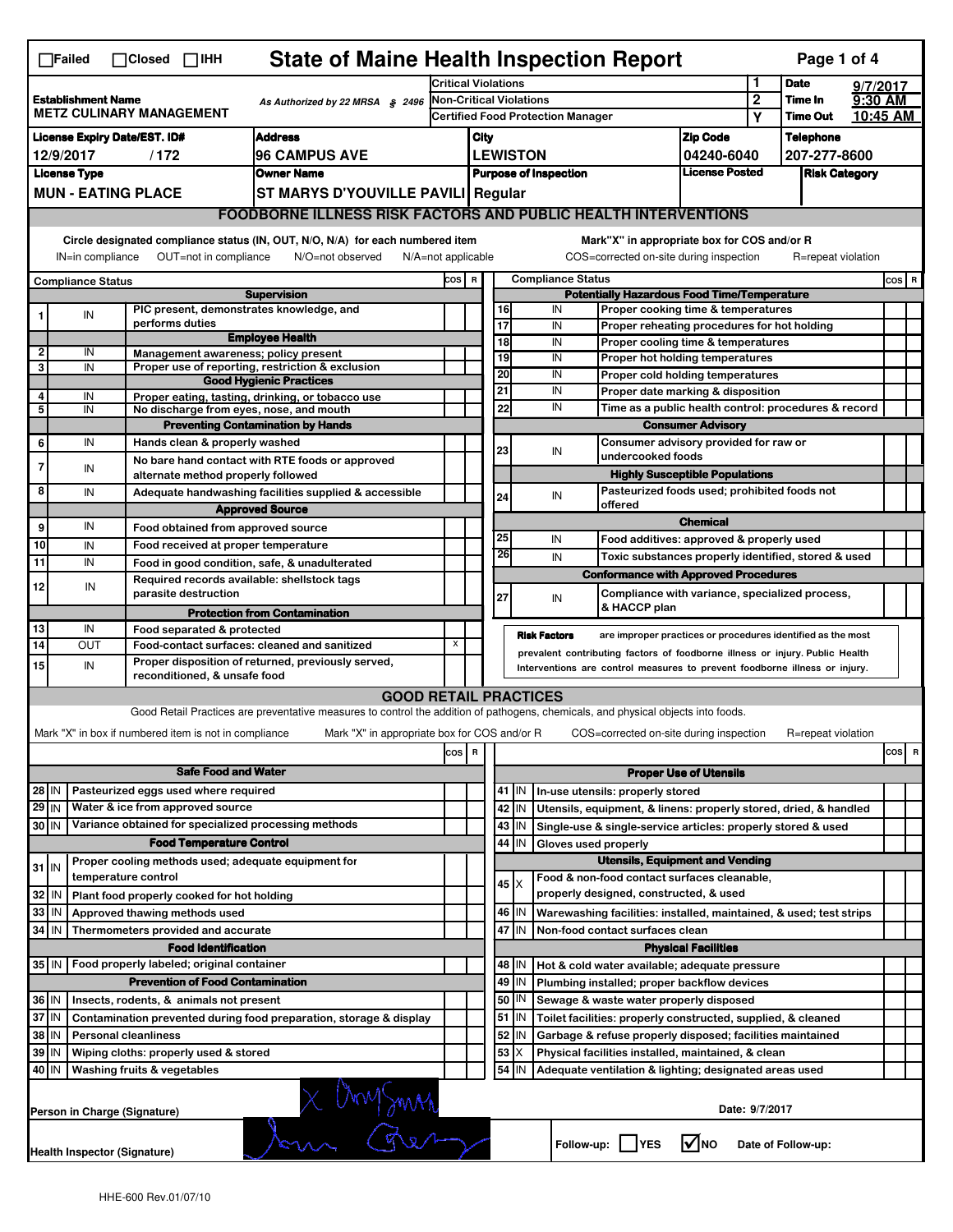|                                                   | <b>State of Maine Health Inspection Report</b> |                                    |                                 | Page 2 of 4                            |              |  |                         |                                  |  |
|---------------------------------------------------|------------------------------------------------|------------------------------------|---------------------------------|----------------------------------------|--------------|--|-------------------------|----------------------------------|--|
| <b>Establishment Name</b>                         |                                                | As Authorized by 22 MRSA<br>\$2496 |                                 |                                        |              |  | 9/7/2017<br><b>Date</b> |                                  |  |
| <b>METZ CULINARY MANAGEMENT</b>                   |                                                |                                    |                                 |                                        |              |  |                         |                                  |  |
| License Expiry Date/EST. ID#<br>/172<br>12/9/2017 | <b>Address</b><br><b>96 CAMPUS AVE</b>         |                                    |                                 | City / State<br><b>LEWISTON</b><br>/ME |              |  | Zip Code<br>04240-6040  | <b>Telephone</b><br>207-277-8600 |  |
|                                                   |                                                |                                    | <b>Temperature Observations</b> |                                        |              |  |                         |                                  |  |
| Location                                          | <b>Temperature</b>                             |                                    |                                 |                                        | <b>Notes</b> |  |                         |                                  |  |
| hot water                                         | 110 plus                                       |                                    |                                 |                                        |              |  |                         |                                  |  |
| cooler                                            | 38                                             |                                    |                                 |                                        |              |  |                         |                                  |  |
| cheese                                            | 38                                             |                                    |                                 |                                        |              |  |                         |                                  |  |
| Soup                                              | 139                                            | hh                                 |                                 |                                        |              |  |                         |                                  |  |
| cooler                                            | 40                                             |                                    |                                 |                                        |              |  |                         |                                  |  |
| rinse cycle                                       | 180 plus                                       |                                    |                                 |                                        |              |  |                         |                                  |  |
| wash cycle                                        | 150 plus                                       |                                    |                                 |                                        |              |  |                         |                                  |  |
| sandwich                                          | 40                                             | display cs                         |                                 |                                        |              |  |                         |                                  |  |
| cooler                                            | 40                                             |                                    |                                 |                                        |              |  |                         |                                  |  |

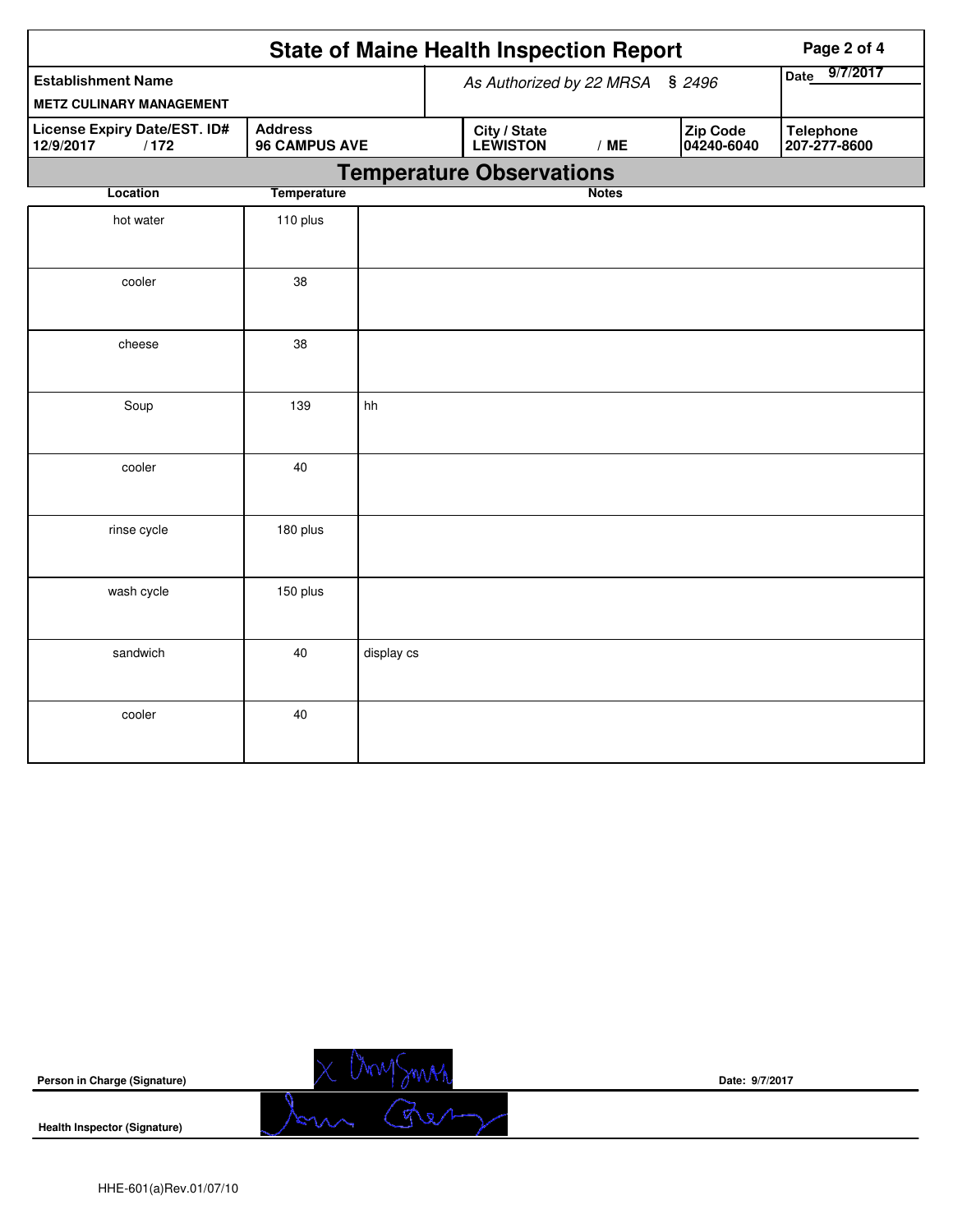|                                                                                                                                                    | Page 3 of 4                            |                                 |    |                               |                        |  |  |  |  |
|----------------------------------------------------------------------------------------------------------------------------------------------------|----------------------------------------|---------------------------------|----|-------------------------------|------------------------|--|--|--|--|
| <b>Establishment Name</b>                                                                                                                          |                                        |                                 |    |                               | 9/7/201<br><b>Date</b> |  |  |  |  |
| <b>METZ CULINARY MANAGEMENT</b>                                                                                                                    |                                        |                                 |    |                               |                        |  |  |  |  |
| License Expiry Date/EST. ID#<br>12/9/2017<br>/172                                                                                                  | <b>Address</b><br><b>96 CAMPUS AVE</b> | City / State<br><b>LEWISTON</b> | ME | <b>Zip Code</b><br>04240-6040 |                        |  |  |  |  |
| <b>Observations and Corrective Actions</b>                                                                                                         |                                        |                                 |    |                               |                        |  |  |  |  |
| Violations cited in this report must be corrected within the time frames below, or as stated in sections<br>8-405.11 and 8-406.11 of the Food Code |                                        |                                 |    |                               |                        |  |  |  |  |
| 14: 4-601.11.(A): C: Equipment food-contact surfaces and utensils are not clean to sight and touch.                                                |                                        |                                 |    |                               |                        |  |  |  |  |

INSPECTOR NOTES: grinder needs to be cleaned better corrected on site

45: 4-204.12: N: Equipment openings, closures and deflectors are improperly designed and constructed.

INSPECTOR NOTES: replace 1 door seal walk-in cooler split

53: 6-201.13.(A): N: Floor and wall junctures are not enclosed and sealed.

INSPECTOR NOTES: install cove base where missing



**Date: 9/7/2017**

HHE-601(a)Rev.01/07/10 **Page 3 of 4**